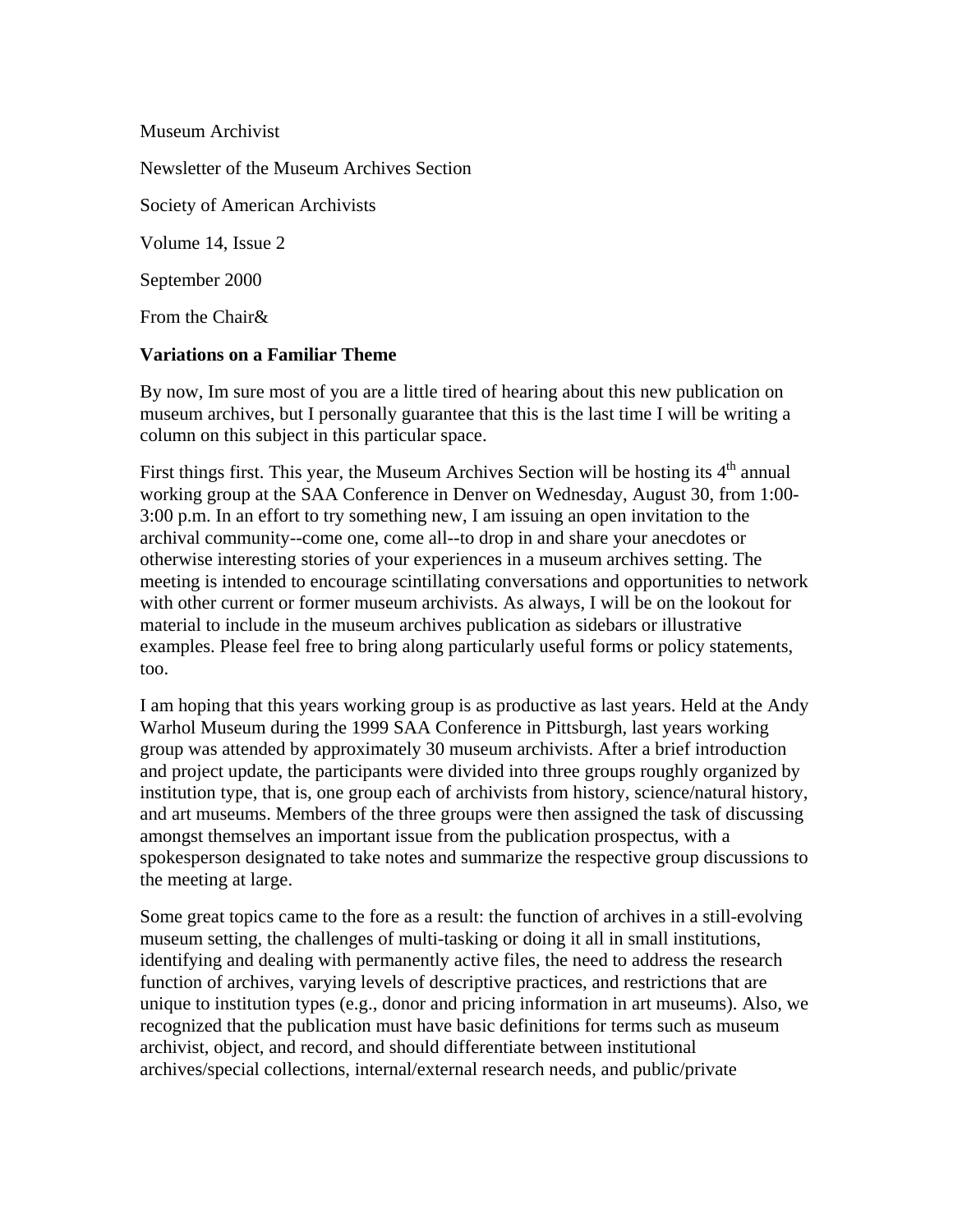institutions. We even delved into subjects about which archivists may never agree, including the administrative placement of

archives within an institution. The editors and authors of the publication left the meeting primed for the long and arduous task of creation that still lay ahead.

Chapters from contributors began appearing on my desk by the beginning of April 2000. Some promised chapters are still outstanding (and my first chapter, alas, still needs some finishing touches), but I was not too insistent about deadlines for authors because of unexpected delays in getting a contract appropriate for this project from SAA. In particular, my fellow editors--Deborah Wythe and Sarah Demb--and I were interested in providing small honoraria to all contributing authors. Since signing the contract in early July, I expect the project to proceed according to schedule and anticipate submitting a final draft to SAA on October 31, 2001.

Now, for those of you who did a double take when you first started reading this, let me explain why I wont be writing on this subject in this column ever again. On August 1, my short career as a museum archivist will end because I will be assuming the position of Records Advisory Officer for the New York State Archives. I will continue working on the museum archives publication regardless (at least until some helpful soul out there volunteers to take over), because my commitment to this project and belief in its usefulness to the profession is as strong as ever. Also, at the annual meeting I will be relinquishing the chair of the section to Sarah Demb of the Peabody Museum of Archaeology and Ethnology. Thus, this is my last From the Chair column on this or any subject.

Please join me in extending a rousing welcome and wishing good luck to Sarah.

[Note: My thanks to Jill Vetter for her invaluable minutes from last years working group.]

Ann Marie Przybyla

Cleveland Museum of Art

SECTION BUSINESS

Annual Meeting Information

SAA Annual Meeting:

August 28 September 3, 2000, Denver, CO

Museum Archives Working Group

Wednesday, August 30, from 1-3:00 p.m. See From the Chair column for additional information.

Museum Archives Section Meeting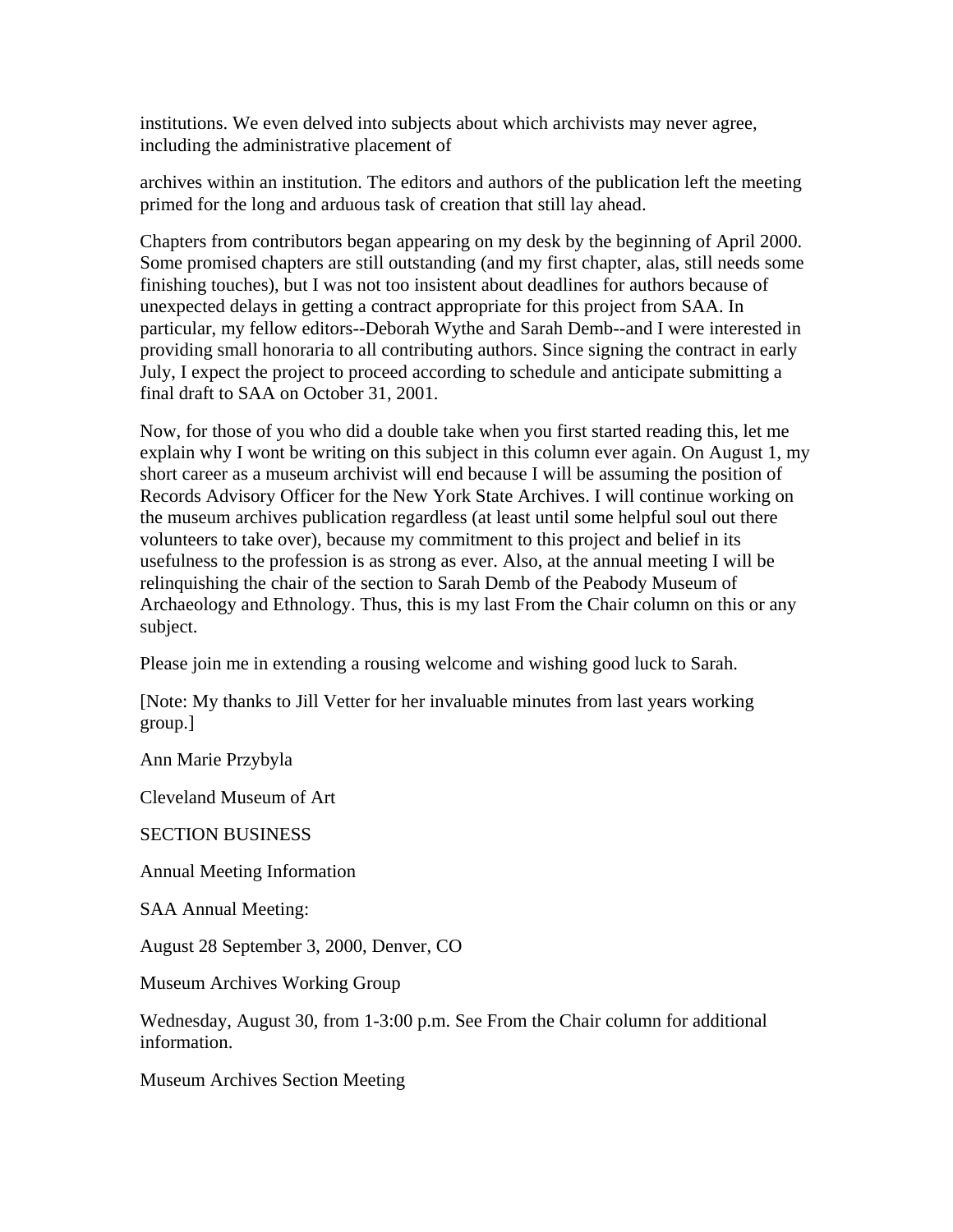Thursday, August 31, 8:00 10:00 a.m. See Guidelines on page 5 for action item.

Sessions of interest:

Session 40: Documenting Design: Variations on a Theme; Michael Nash, Hagley Museum and Library, is a speaker

Session 47: Thirty Years Perspective: Evolution in Managing Archival Electronic Records at the NARA

Session 48: Archives Week Programs: Models for Practice; section member Sharon Pullen is a speaker.

Session 51: Tribal Archives at the Millennium; chaired by Willow Powers.

From the Editor

This is a difficult column for me&its my last as editor. I have thoroughly enjoyed this job, and making the decision to step down was rough. I waffled on it several times. However, the MUSEUM ARCHIVIST has a long tradition of excellence in serving the Section members, and I feel that my personal and professional commitments for the next couple of years will not allow me to maintain the standards set by my predecessors.

So, I want to take this opportunity to thank some people. First, thanks go to Deb Wythe. Deb was editor when I began in the Section and in 1996 convinced me to become assistant editor. I dont know that I ever filled Debs shoes, but it gave me something to shoot for.

Thanks also go to the Section chairs with whom I worked: Maureen Melton, Deb Wythe, and Ann Marie Pryzbyla. I appreciate your support, your ideas, and the fact that I never had to nag too much to get the From the Chair column.

Thanks to Alan Bain and Bart Ryckbosch, who copied and mailed the newsletter and never nagged when I ran behind on deadline.

I also want to thank my employer, the Amon Carter Museum, for supporting my participation in professional organizations.

Thanks again to everyone who has submitted articles over the past 4 years. I rarely had to call to get enough articles to fill an issue. Actually, I have had to postpone articles from one issue to the next because I had so many!

And finally, thanks to all the readers.

P.S. At press, we didnt have a replacement. I highly recommend the job! If you are interested, give me a call or e-mail.

Paula Stewart

Amon Carter Museum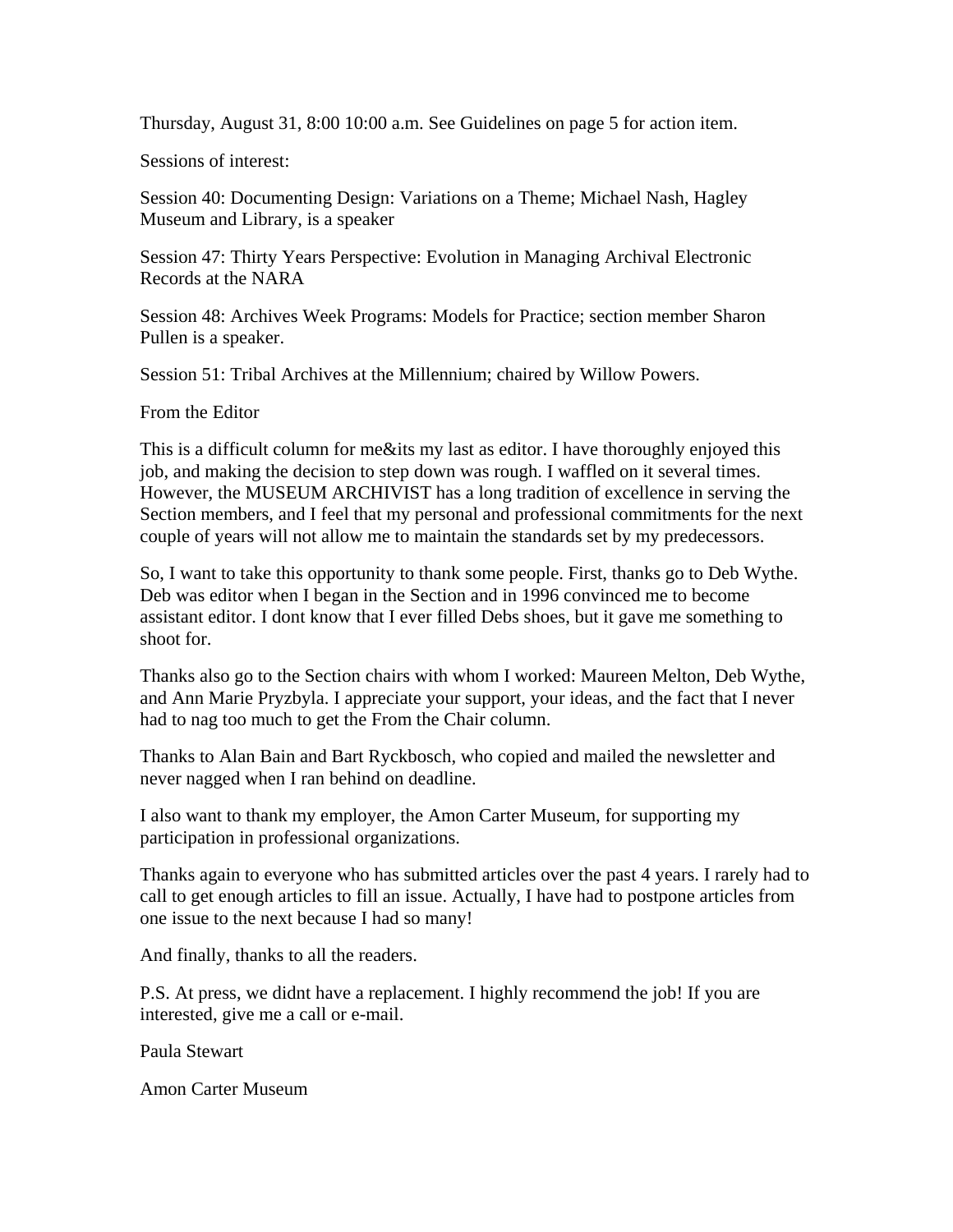## The Section On-line

The newsletter can be accessed at , where it is in Feature Articles for 15 days after it is loaded and moves to Newsletter under Resources after that.

Join the Museum Archives Listserv by sending a message to . The message in the body of the e-mail should read: subscribe SAAMUS-LIST [your e-mail address]. Post messages to .

Museum Archives Guidelines, Society of American Archivists, Museum Archives Section

This is the REVISED DRAFT that will be voted on at the Museum Archives Section Meeting, Thursday, August 31, 8:00 10:00 a.m. Comments must be made in advance. Please send comments to Polly Darnell, 802-985-3346, x 3379; e-mail <pdarnell@shelburnemuseum.org> by August 18.

# 1. Definitions and Scope

A museums archives preserves and administers records of permanent value (legal, fiscal, research) not in current use. Records may be in any form - electronic, paper, photograph, tape, etc. A museums archival records would include:

a. Institutional records, in particular those which relate to administration at all levels. For example: board minutes, administrative documents, financial records, departmental files, architectural plans, and documentary photographs.

b. Collection records, such as object files and records of exhibitions and installations. These may be housed in the archives or, if actively used, in the Registrars office.

c. Acquired records, such as papers of individuals and organizations, which relate to subject areas (e.g., science, anthropology, natural history, art, history) of particular interest to the museum.

# 2. Mission Statement

The archives should have a mission statement, approved by the director of the institution and ratified by appropriate governing bodies, which defines the authority of the archivist within the organization, and the parameters of the archival program. The statement should explicitly recognize the archivists role in the institutions records management program. All general policy statements concerning the archives should be in writing and approved by the appropriate authority.

# 3. Status of the Archives

The archives should be an entity within the institutional administrative structure, supervised by an individual having custodial and related authority delegated by the director of the institution. When practical, the archives should be a separate department.

4. Professional Archivist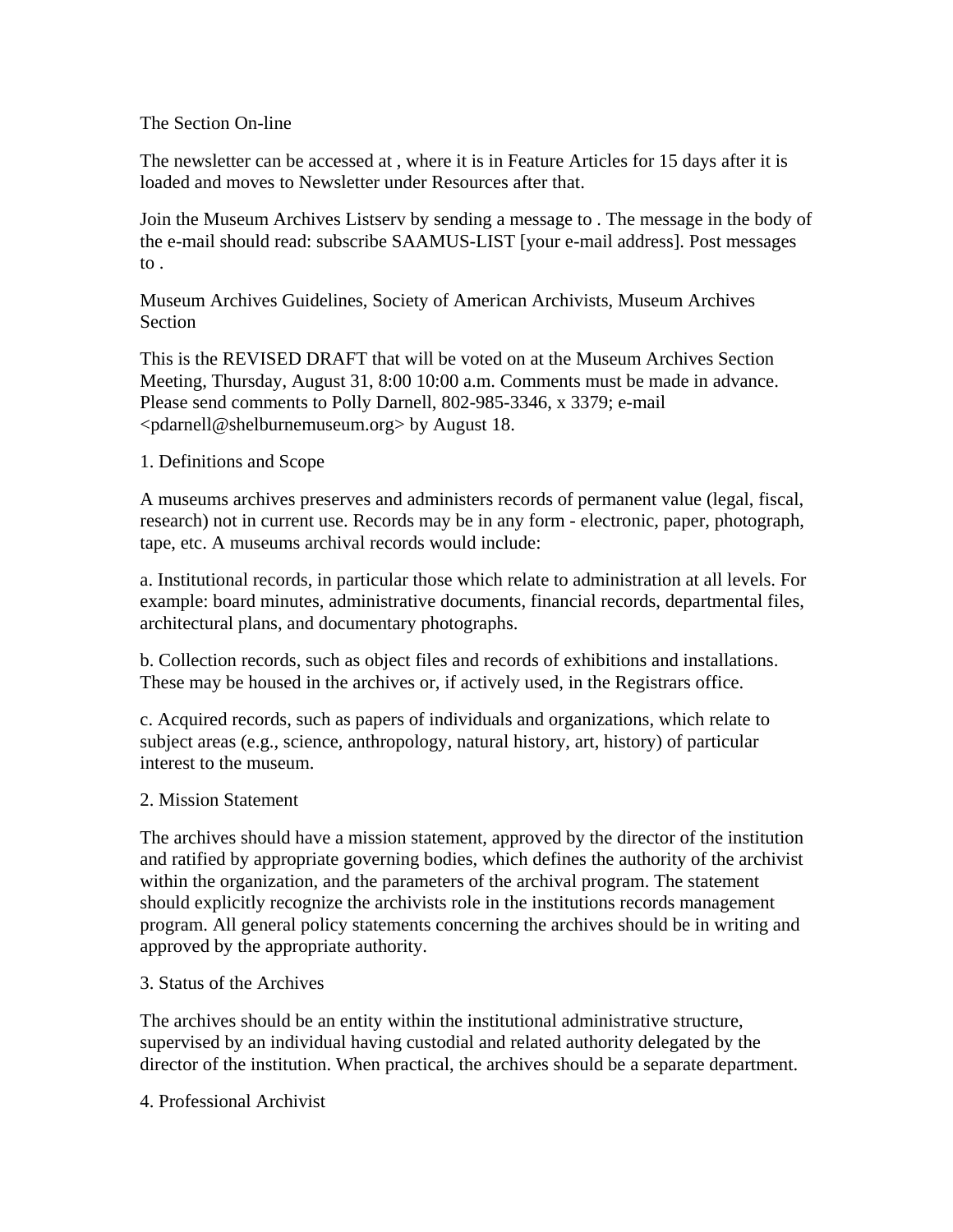The museum should have a professionally trained archivist. If resources do not permit this level of commitment, expert advice should be sought in the development of the institutions archives and archival training provided to the staff member made responsible for them. The functions of the archivist are to acquire, arrange, describe, preserve, and make available the records of the institution and collections of related records acquired from outside the institution.

## 5. Institutional Records and Personal Papers

The institution should have a statement of policy which clarifies the difference between the official records of the museum and documents which might be considered the personal property of curators, directors, members of governing bodies, etc. This is to discourage such persons from taking, as their own property, records which are truly part of the institutions archives. Donation of personal records to the institutions archives is strongly encouraged in order to promote the preservation of significant records not created by the institution itself.

## 6. Acquisition Policy for Collected Records

The museum should define and make public the scope of the archives through an archives acquisition policy that defines the collecting of records other than those created within the institution itself. The acquisition policies of other institutions should be taken into account. The policy should describe the conditions and procedures for authorizing, accessioning, and deaccessioning documents and collections that are not official records of the museum.

#### 7. Criteria for Retention of Museum Records

The archivist must be involved in the determination of how long and under what conditions particular records are to be kept. The criteria for permanent retention include:

- a. Evidence of the administrative structure and evolution of the institution.
- b. Legal and fiscal value.
- c. Research and informational value.
- 8. Current records

The advice of the archivist and the records manager should be sought to avoid the creation of unnecessary records, to promote effective record keeping, to protect permanently active records of archival value (such as collection records under the care of the Registrar), and to recommend disposal of those records which do not have permanent value.

#### 9. Location and Conditions

a. The archives should be located in a separate and secure area with adequate protection against fire, flood, vermin, theft, and other hazards.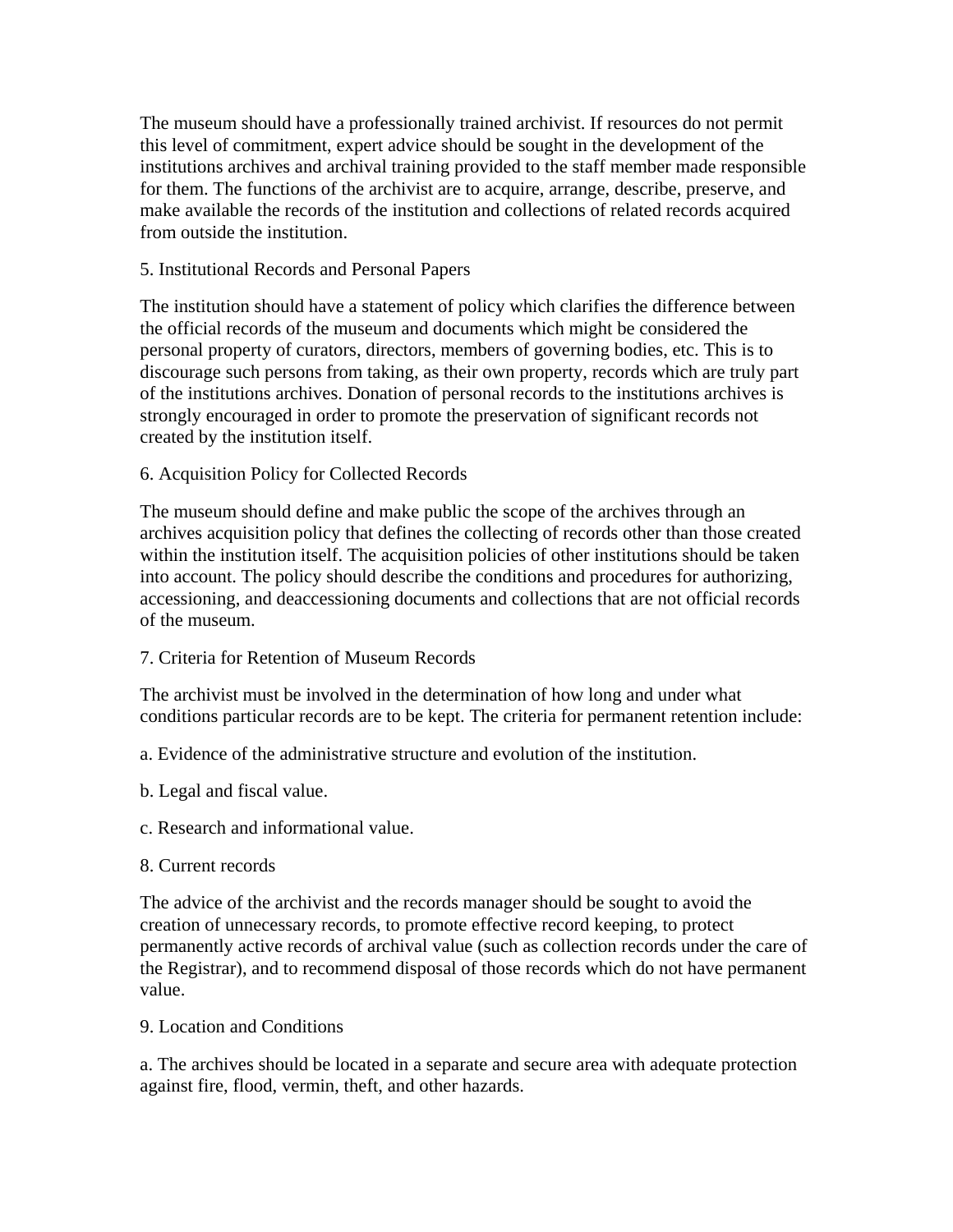b. Temperature and humidity should be controlled at no greater than 70 degrees F and 50% relative humidity. Certain records may have special requirements.

c. To prevent flood damage, archives should not be placed below ground level.

d. If neither suitable accommodation nor adequate staff can be provided for the archives, the institution should consider:

i. Placing them in a nearby archival repository willing to administer them on a continuing bases.

ii. Forming or joining a consortium whereby several institutions cooperate to ensure that their archives receive adequate care.

iii. Contributing to cost in the above choices.

10. Arrangement, Description, and Preservation of the Records

a. The archivist organizes records in keeping with the principles of provenance and the sanctity of original order whenever possible.

b. The archivist produces written descriptive inventories, guides and other finding aids in accordance with accepted archival standards and makes them generally available.

c. The archivist implements basic preservation measures such as the use of acid-free folders and boxes.

11. Access

Subject to reasonable restrictions on the grounds of fragility or confidentiality, records should be available to staff members, scholars, and other persons demonstrating a need to consult the material for research purposes. Access policies and restrictions should be in writing and applied equally to all researchers. Reference service should be provided to both on-site researchers and those at a distance.

Publication Prospectus

Working Title: MUSEUM ARCHIVES: AN INTRODUCTION (2nd edition)

Submitted by: Ann Marie Przybyla (General Editor), Sarah Demb, and Deborah Wythe

Date: March 1, 1999

1. Theme, purpose, and scope

We propose to produce a publication that will be an informational manual directed towards new or non-archivists who are concerned with implementing an archival program in a museum. The publication will address each of the basic archival functions and problematic formats. At the same time, it will be written in language and include issues that are unique to museum archivists. It will therefore introduce archival basics to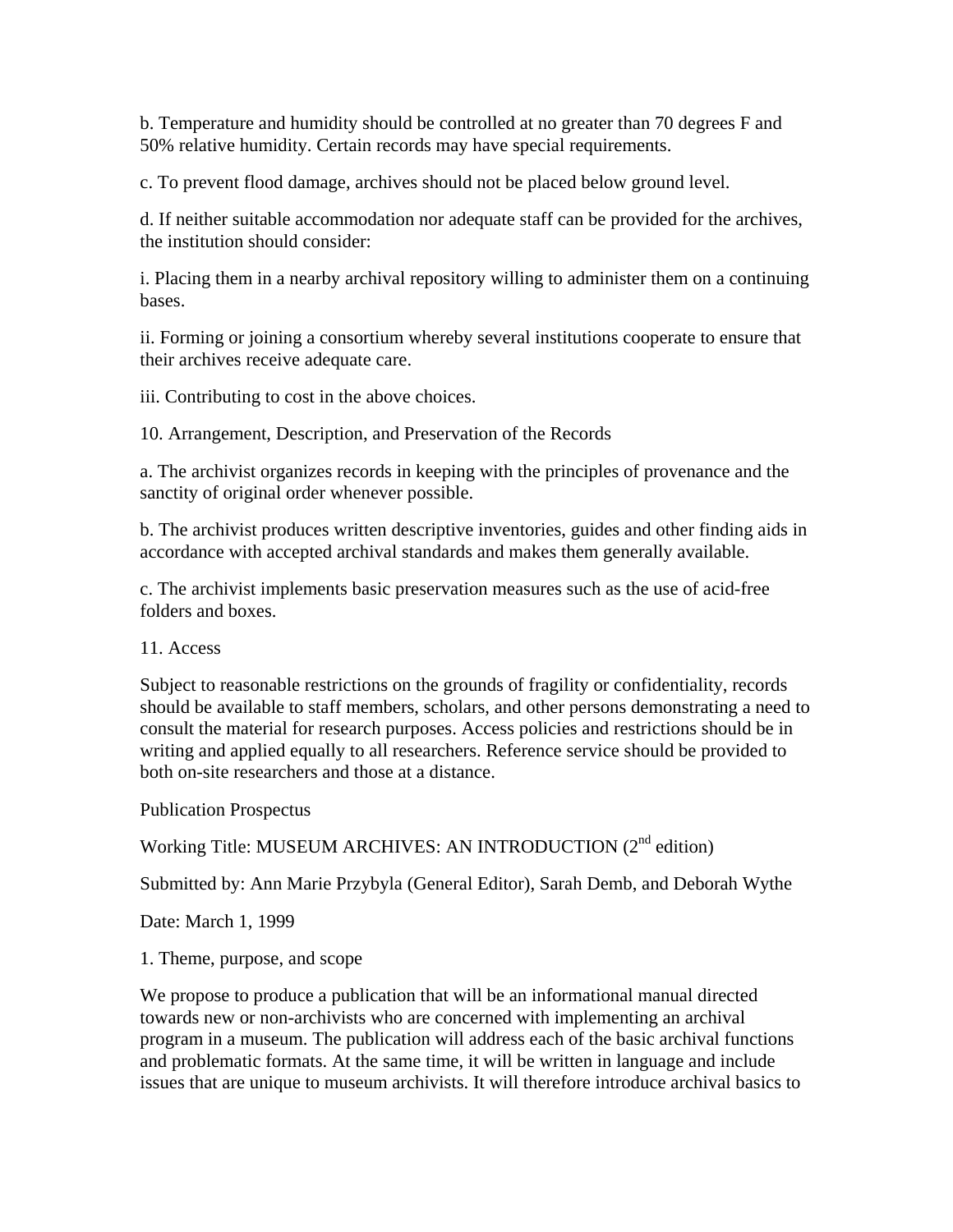museum staff lacking archival training and alert experienced archivists new to the museum field to issues specific to museum archives.

2. Estimated format and length

We intend for this publication to be an update of Bill Deisss *Museum Archives: An Introduction*, published by SAA in 1984 as part of the Basic Manual Series. As such, it will essentially be a guide for beginners. In contrast to the 1984 manual, however, it will be an edited work that will show the variety of experiences and situations confronting museum archivists.

The new museum archives manual will consist of four main divisions: Introduction, Archival Fundamentals, Special Formats, and Special Issues. The four sections will be further divided into chapters, each of which will conclude with a list of related readings. A series of appendices, known collectively as a Resource Guide, will comprise the last part of the manual.

Each chapter will have a central how-to section written in straightforward, informal but informative terms. When appropriate, these instructional sections will be complemented and augmented by commentaries, short case studies, and anecdotes written by working archivists from different types of museums (e.g., art, anthropology, science and technology). Each chapter will therefore contain two levels of discourse: common archival principles and individualized museum experience.

This publication should be no longer than 100-150 pages, assuming that it has the same dimensions as other basic manuals  $(8 \frac{1}{2} \times 11)$ .

3. Annotated outline or table of contents

See end of Prospectus.

4. Prospective value to the archival profession

We believe that this publication will be of interest to all archivists who are new to the profession because it will describe the fundamental archival functions. It will be especially valuable to museum archivists, because it (like its predecessor) will be the only archival publication specifically geared to museum archivists, a subset of the profession with distinctive needs and concerns.

5. Relationship between the proposed publication to the literature in the field

The proposed publication will be a new and improved version of the 1984 basic manual. It will bring together issues covered in generalized works such as Elizabeth Yakels *Starting an Archives*, as well as

select concepts from works on institutional and business archives. As stated above, it will also be the only publication intended especially for museum archivists.

6. Possibility of co-sponsorship with another organization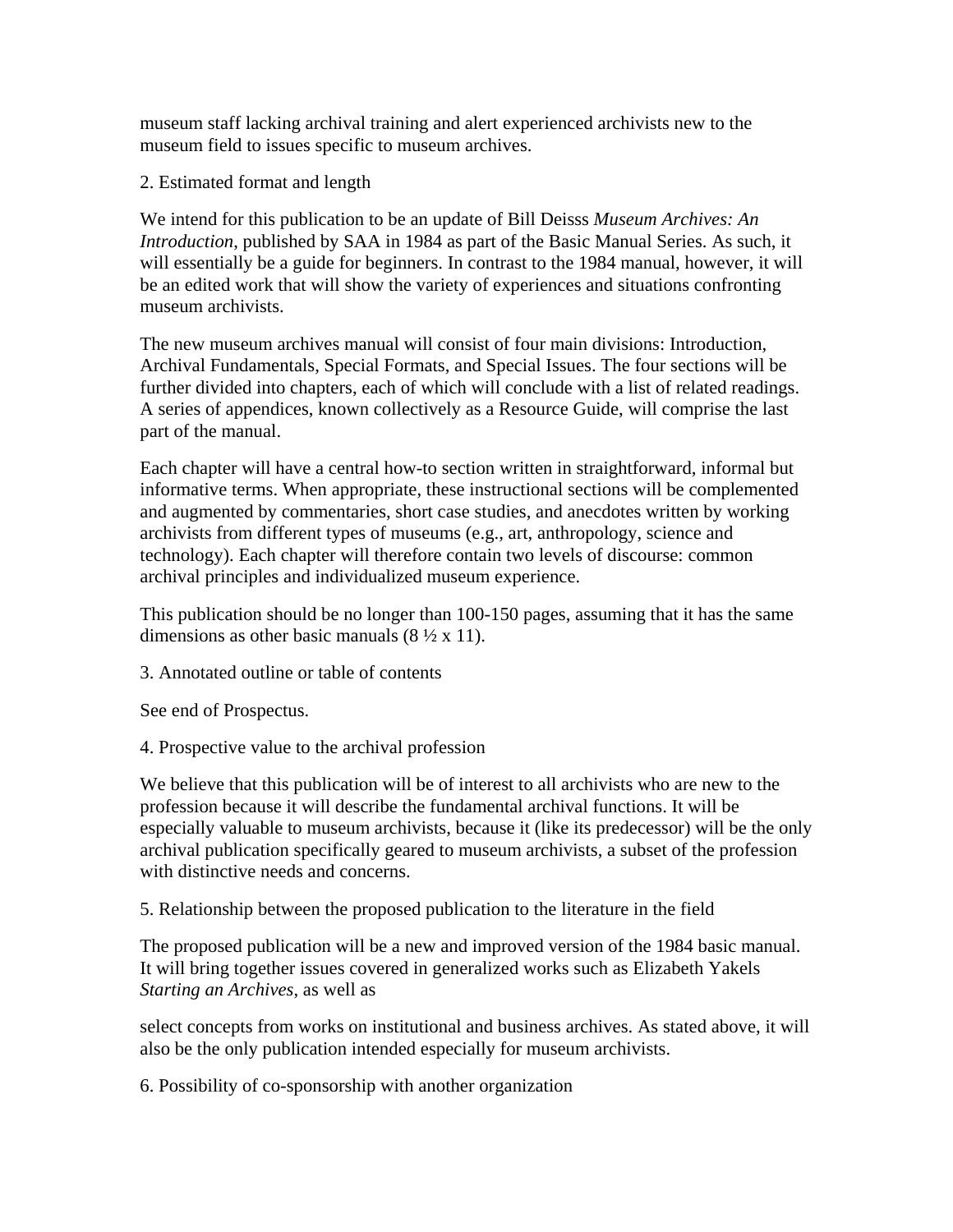We have discussed the possibility of co-sponsorship with John Strand, Publications Editor of the American Association of Museums (AAM). He confirmed that the AAM does co-sponsor publications on a regular basis. In particular, he expressed a strong interest in this manual, although he would need more information--in the form of an approved prospectusbefore making a conclusive decision.

7. Possibility of outside financial support

AAM could furnish some financial support, ranging from an equal partnership in which it would provide 50% of publication costs to simply acting as a second distributor for the manual. We assume that the financial arrangements would be agreed upon between the respective publication boards of SAA and the AAM.

8. Graphics and illustrations the publication might use

We envision a colorful, visually dynamic publication. In particular, we would like to have different background colors and/or typescripts used to distinguish the commentaries and anecdotes of individual archivists from the basic instructional sections. Also, the manual will include photographs of materials found in museum archives (e.g., artifacts, art works, field photographs, scientific journals) to break up the text.

9. Any potential co-authors or contributors

Much of the basic informational sections will be written by the three members of this editorial committee. Other potential authors include Fred Calabretta, Maygene Daniels, Polly Darnell, Donna DiMichele, Laura Graedel, Kristine Haglund, Kathleen Williams, and other working archivists in SAAs Museum Archives Section.

10. Anticipated schedule for preparation

We plan to adhere as much as possible to SAAs schedule for completing publications, which states that we must submit at least two chapters within six months of signing a letter of agreement, a draft manuscript within twelve months of signing a contract, and a revised manuscript within six month of submitting the draft.

Slight delays may be necessary to allow for time to gather and revise submissions from the various authors contributing to the manual.

# ANNOTATED OUTLINE

# FOREWARD

Statement of support for archives from the museum profession at large, preferably written by a museum director, possibly Robert P. Bergman of The Cleveland Museum of Art and/or Rubie Watson of the Peabody Museum of Archaeology and Ethnology, Harvard University

# I. INTRODUCTION

History of the Museum Archives Movement [Przybyla]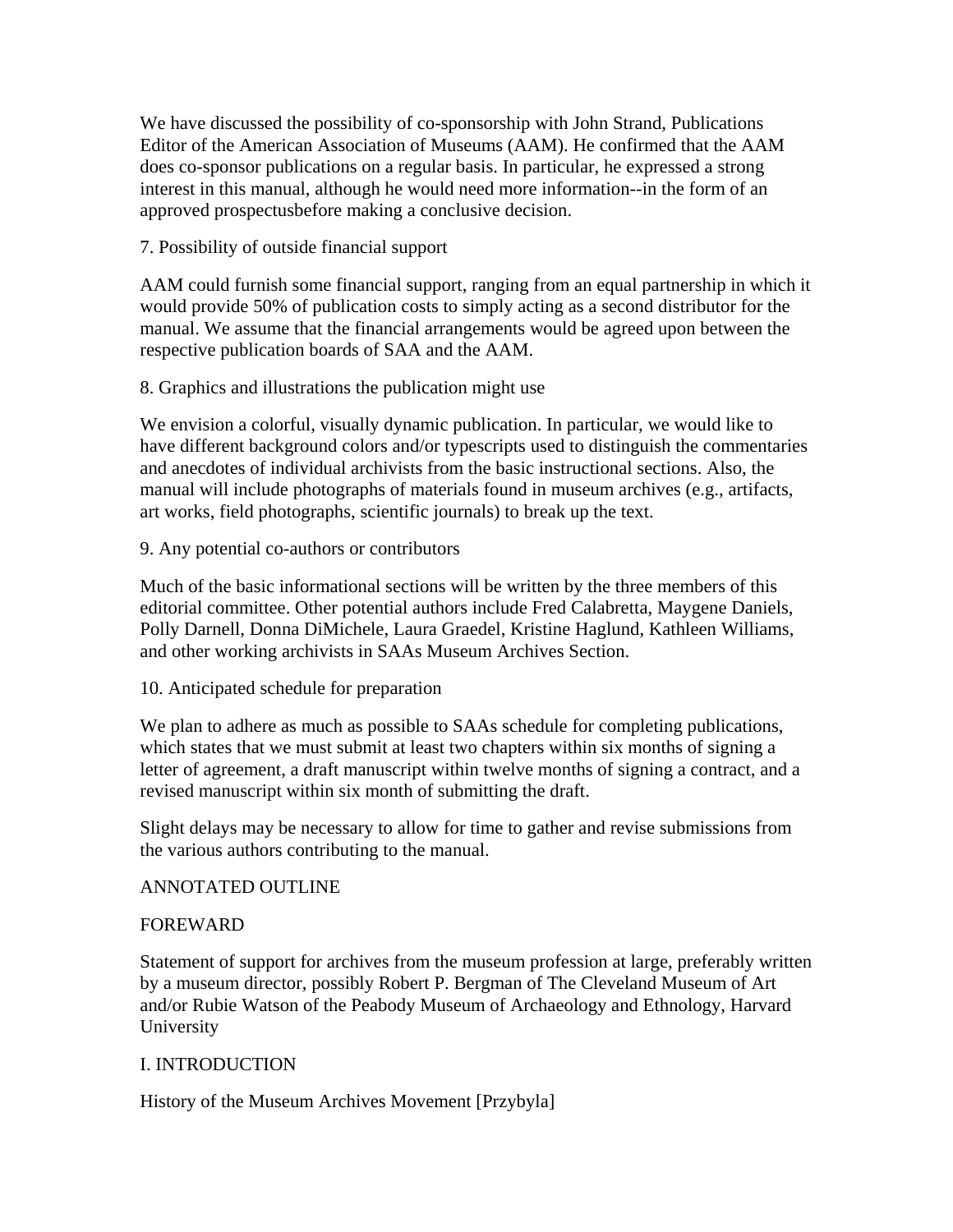Historical survey based on primary documents as well as interviews with individuals who were directly involved (e.g., Alan Bain, Ann Abid)

The Belmont Conference, sponsored by the Smithsonian Institution

Formation of SAAs Museum Archives Task Force and its transition to a roundtable and then to a section

NHPRC grants awarded to establish museum archives, including the amount given and the institutions who received funding

Lists of related organizations and ongoing continuing education opportunities listed in Resource Guide at the end of the manual

Museum Organization and Recordkeeping [Wythe]

Institutional identity and culture of museums as places that primarily own and display objects

Relationship of archives to other museum departments, especially the registrar, conservation, and curatorial offices

Challenge of monitoring permanently active office files (i.e., those pertaining to the primary museum collection) and working with their custodians

Administrative placement of an archives

Records management as a function of the archival program

Types of records created by museums

Institutional records vs. special collections

Museums that are part of larger organizations (e.g., universities)

Getting Started

Necessary steps for instituting an archival program

Funding sources (e.g., NHPRC, IMLS, foundations)

Minimum qualifications of the archivist

Facility requirements (e.g., space, shelving, climate control)

Competition for space as potentially greater in a museum setting because of demands of the primary collection

Climate control and other preservation measures as potentially more easily attainable for museum archives, because museums are already equipped to care for a collection

Vendors of archival supplies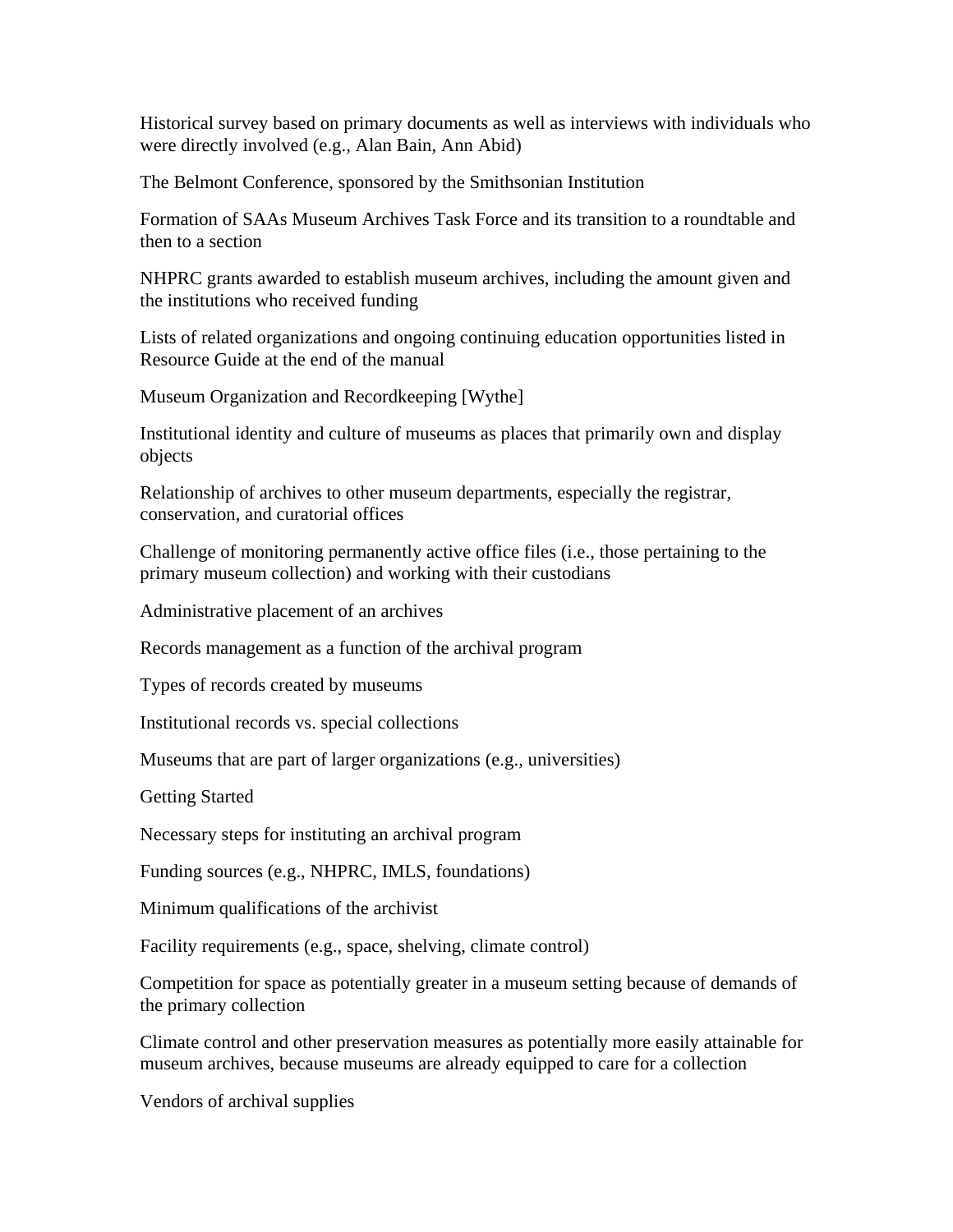### Lists of funding sources and vendors provided in Resource Guide

## II. ARCHIVAL FUNDAMENTALS

Records Survey

Determining the museums universe of records

Defining the boundaries of the archives holdings

Identifying redundant records, esp. those pertaining to objects

Territoriality of museum curators and registrars because the records that they have are integral to the work that they do

Records relating to objects regarded as particularly valuable because of their associations (i.e., they often acquire the same intrinsic value as the objects)

Examples of survey forms provided in Resource Guide

Appraisal [Przybyla And Williams?]

Some conclusions from the two annual section working groups on appraisal, including:

Documenting incremental change (i.e., managing records from installations)

Importance and ubiquity of exhibition files

Problem of volume, especially relating to events and program files

Records that normally would be discarded but must be saved in museum archives, esp. any relating to museum objects

Special care usually given to grant files, because most museums are non-profit organizations

Records Management [Przybyla]

Relationship between archival and records management programs

Museum archivists as records managers by default

Records scheduling

Offsite storage for records of temporary value

Special disposal methods for sensitive or hazardous records

Sample schedules in Resource Guide

Accessioning

Asserting intellectual and physical control over materials entering the archives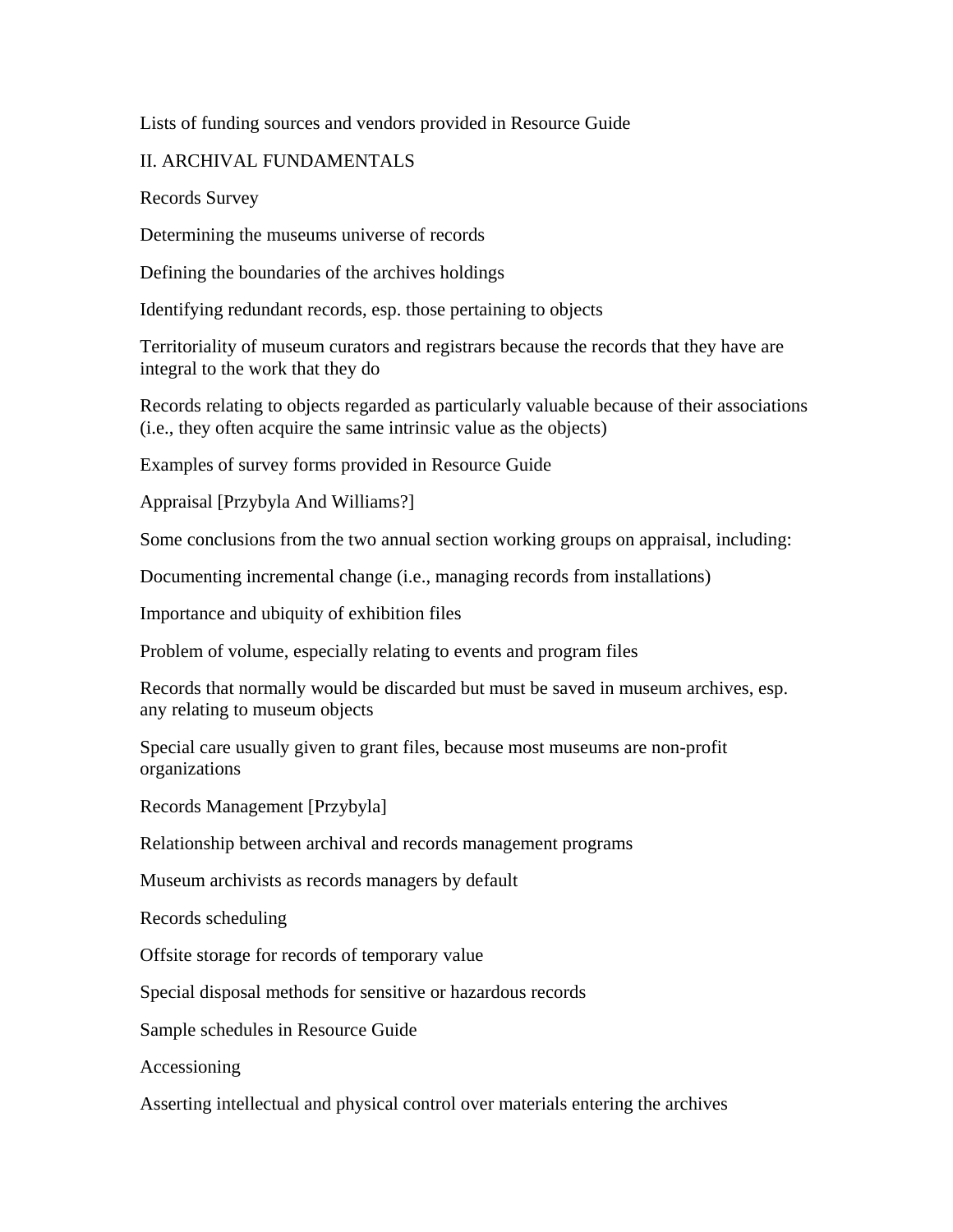Instituting collections of published materials to facilitate the initial weeding process

Difference between--and necessary separation of--accessioning records in the archives and the accessioning of objects, a function of the museum registrar

Examples of accessioning forms provided in Resource Guide

Arrangement

Fundamental principles of arrangement

Conflict between record keeping systems, esp. between object files in curatorial offices (usually arranged by object accession and/or catalogue numbers) and administrative files transferred to the archives (arranged by names, subjects, and/or dates)

Description [Wythe And Others]

Principles of archival description

Planning an effective descriptive system

Finding aids

Database design

MARC, EAD

Linking to a librarys OPAC

A nod to the web

Relationship between the archives descriptive system and the museums collection management system

Integrating information about objects and donors into the archives descriptive system to meet the research needs of curators and registrars

Preservation [Demb]

Basic preservation tasks

Working with the museums conservation staff

Anticipating and mitigating the presence of arsenic, pesticides, formaldehyde, and other hazards in anthropology, natural history, and scientific museum records

Oral History [Calabretta]

Research Use

Restrictions on access to information about prices paid for and valuations of objects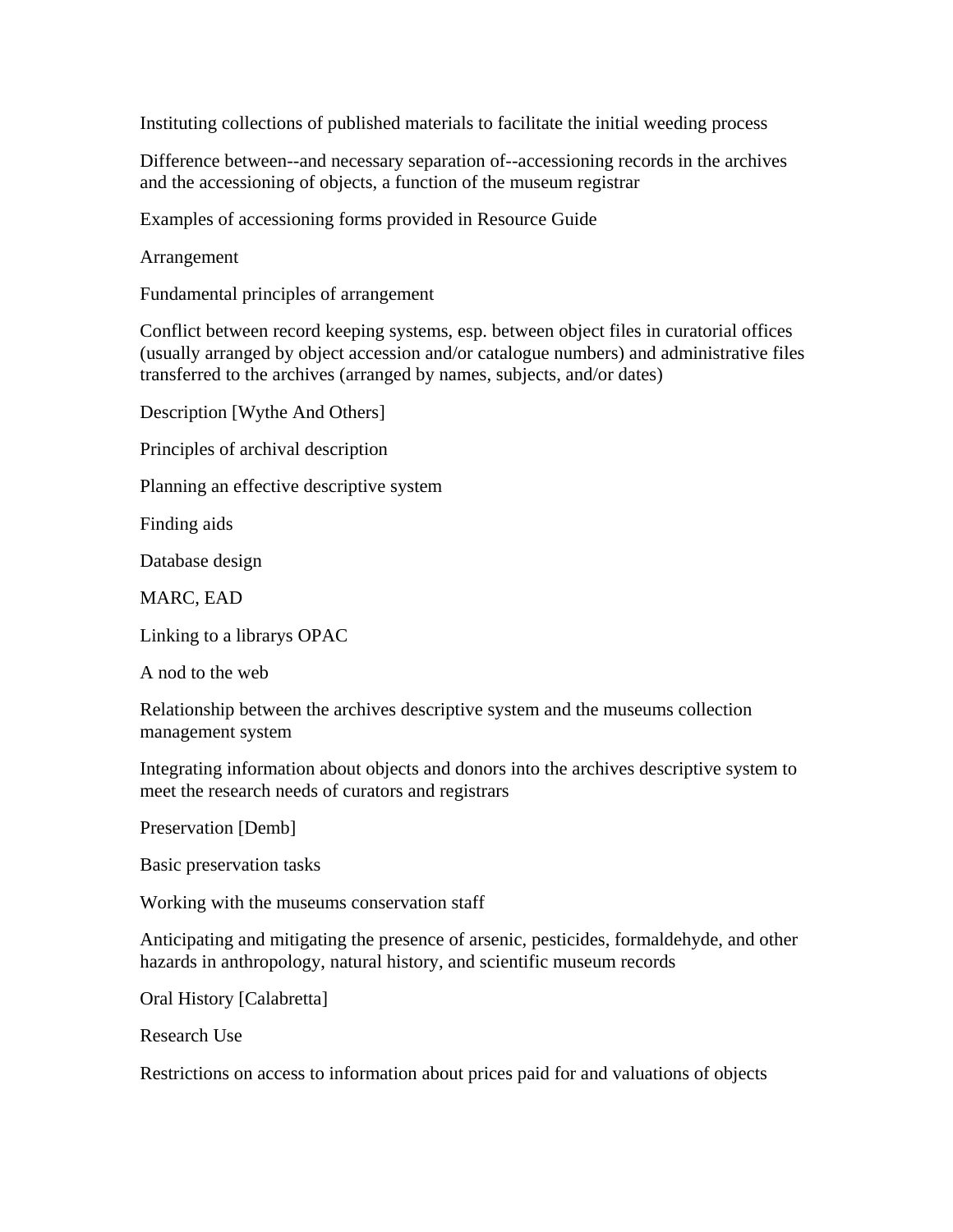Personal privacy issues relating to donors, lenders, and employees

Restrictions on information about archaeological sites and architectural plans

Ethical issues, esp. those pertaining to the exclusive use of archives by specific groups (i.e., those defined by race, religion, or ethnicity)

Outreach (exhibitions, web sites, and education programs)

Working with a design or installation department to plan exhibitions

Security

III. SPECIAL FORMATS

Audio-Visual

Artifacts

Including the care and handling of art objects

Field Records and Scientific Notebooks

Photographs

Developing a relationship with other departments, such as in-house photography collections and photographic studios

Issues pertaining to rights and reproductions

Architectural Drawings

Interest of other departments (design, installation, operations) in the museums historical architectural drawings

Architectural drawings as permanently active records

Electronic Records

Selective digitization of museum records

Digitization vs. microfilming

Storage media

Accessing information in electronic format

IV. SPECIAL ISSUES

NAGPRA [Demb]

Repatriation of Nazi-looted art [Przybyla]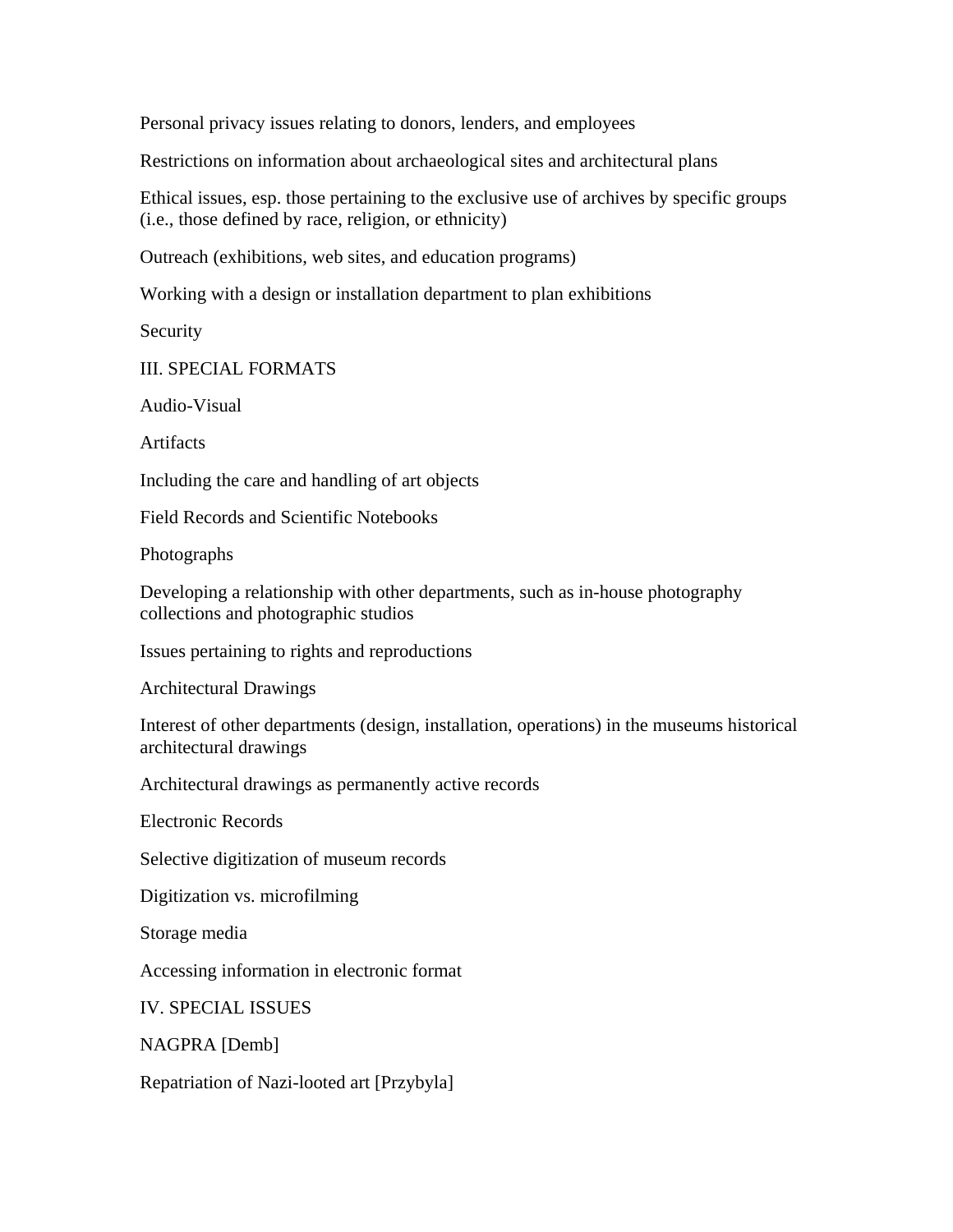## APPENDICES: RESOURCE GUIDE

Bibliography

Examples of forms

Museum archives institutes and other continuing education opportunities

Sample policy and procedural statements

Sample records schedules

List of funding sources

List of vendors of archival supplies

NEWS, NOTES, & ANNOUNCEMENTS

NEH Consultation Grants

A new category of grants is available from the National Endowment for the Humanities to support the development of public humanities programs. Consultation Grants will be awarded in the early stages of a project, to allow collaboration with scholars and other advisers who can help to develop or deepen the project's humanities themes and content. Competition is open to museums, historic sites and historical societies, public television and radio stations, independent media producers, libraries, and other non-profit organizations.

The maximum award is \$10,000.

Preference will be given to first-time grant recipients. Special consideration will also be given to applicants from the following 14 states and Puerto Rico, which have been underserved by NEH awards: Alabama, Alaska, Florida, Idaho, Louisiana, Missouri, Montana, Nevada, North Dakota, Ohio, Oklahoma, Puerto Rico, Texas, Washington, and Wyoming.

Examples of situations in which a Consultation Grant might be helpful:

\* A historic site wants to broaden its local focus by exploring larger themes in the history of the area or region. The staff needs to consult with historians and professionals from other historic houses and museums to help shape a new interpretation for the public.

\* A museum is interested in improving the ways in which its collections are used to communicate ideas to the general public. The staff wants to bring in a team of scholars, museum curators and educators to help develop workable humanities themes and strategies for interpreting those themes for visitors.

Deadlines: September 11, 2000 and April 16, 2001.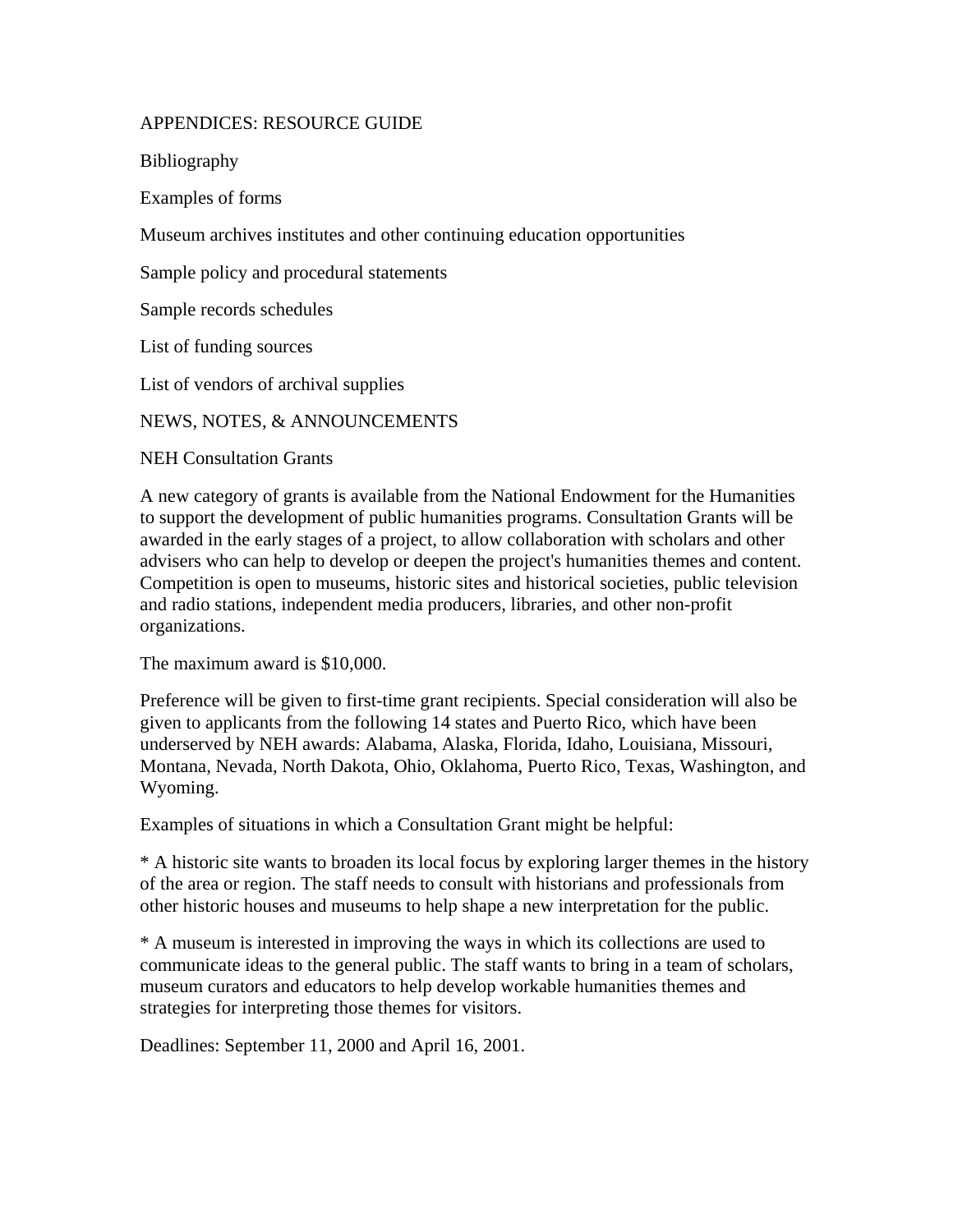For guidelines or more information, please contact: Division of Public Programs, 202- 606-8267; email: <publicpgms@neh.gov>. Visit the NEH website: <http://www.neh.gov>.

### REPORTS

Still Keeping It All Together: A Finding Aid to National Gallery of Canada Exhibition Records and Other Exhibition-Related Documentation(1)

The National Gallery of Canada has been organizing, showing, and touring exhibitions for over a hundred years. In the process the Gallery has created a large body of records and related documentation. These records are vital not only in documenting the Gallery's history, but in assisting to document the exhibition programs of many art museums and societies across Canada. Early exhibition programs of many of these institutions relied heavily upon the National Gallery's travelling exhibition program. In many of these institutions, early records have not survived and in some instances, the institutions themselves no longer exist. The National Gallery of Canada Library & Archives supports research not only within the National Gallery but also in the Canadian and international scholarly communities.(2) Given this mandate and the research interest in this material, it was important to catalogue our exhibition material and to communicate this information to researchers. This paper describes the creation of an on-line finding aid for exhibition records and other material related to National Gallery of Canada's more than 2000 exhibitions held between 1880 and the present.

### The Project Beginnings

In 1993 the staff of the Library and Archives began to look for ways to improve the retrieval of records and other material related to the National Gallery of Canada's exhibitions. The project began modestly. At the outset, interns annotated a chronological list of the Gallery's exhibitions, recording locations of exhibition records that had been created by museum staff during the course of organizing each exhibition. We concentrated on the exhibition files because these records are heavily used by staff and researchers but are often the most difficult to locate. The project proved so useful that we began to consider ways of identifying and describing all exhibition records and related documentation for each of the Gallery's exhibitions.

#### Status Before 1993

The Gallery's long exhibition history has created a wealth of material, including published exhibition catalogues and unpublished checklists, documentation files (containing printed ephemera, such as invitations, press releases, and press reviews), exhibition files (containing correspondence, loan agreements, internal memoranda), photographs and slides of objects and installations, design drawings, videos, films, audio records, posters, and realia, such as banners and other promotional material produced for the event.

Numerous means have been developed over the years to provide access to this material: a key word index to pre-1968 exhibition files; box lists of departmental records for post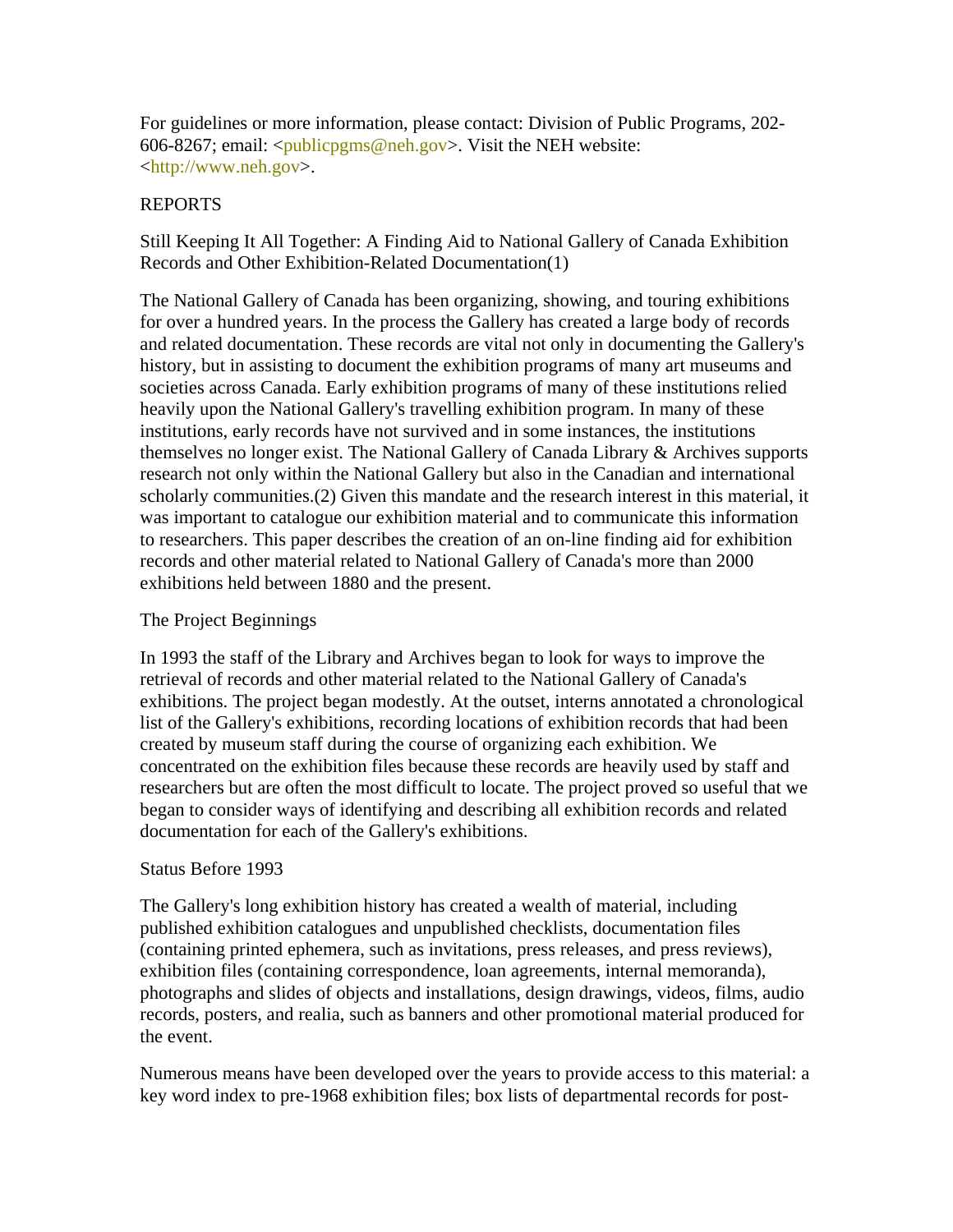1968 exhibition files; MARC records on the Library OPAC for exhibition catalogues and other related publications; a chronological list of the archival copy of exhibition catalogues, unpublished checklists, and related publications; an item-level finding aid to the poster and realia collections; and a chronological arrangement of slides, photographs, and documentation files that have no record or list of holdings.

Some of these methods of retrieval function remarkably well; others are minimally useful. For example, it takes only a few minutes to identify and locate realia produced for an exhibition, whereas gathering the entire exhibition files for the same exhibition could involve searching through hundreds of box lists. Given the research value and the demand for this material, it was clear that a cohesive system was needed to describe the holdings in a format that was intelligible both to staff and to researchers.

#### The Project

Funding received from the Gladys Krieble Delmas Foundation in 1995 enabled the Library to proceed with the exhibition project and to employ a full-time researcher. A summer student position in 1998 and a paid internship position, funded by the Canadian government through the Federal Public Sector Youth Internship Program, made it possible for us to bring the project up to the present. The objectives of the project were fivefold:

(1) to help Library staff locate holdings related to exhibitions;

(2) to bring these holdings to the attention of Gallery staff and researchers;

(3) to highlight items of outstanding significance among the exhibition material in the Archives;

(4) to provide researchers with a brief history of each of the Gallery exhibitions, including dates and venues for circulating exhibitions; and

(5) to record holdings of previously uncatalogued material such as exhibition-related slides, photographs, and documentation files.

The project proceeded in three steps: the collation of our holdings of exhibition-related material, the development of a template for the catalogue record, and the research for and creation of a record in the Library and Archives' OPAC for each of the Gallery's exhibitions. The first task was accomplished with the help of several volunteers and interns who examined the contents of hundreds of boxes of departmental records, identified exhibition records, and recorded their physical extent, dates, and location. Inventories were prepared of the Library's holdings of exhibition documentation files, slides, photographs, posters, and design drawings. Interns compiled an inventory of exhibition-related negatives in the Photographic Services Department, thereby enabling the Library to complete its photographic holdings and to include these images in the catalogue records. Archival video and sound recordings were also examined, and items acquired, recorded, or produced for an exhibition were identified and described.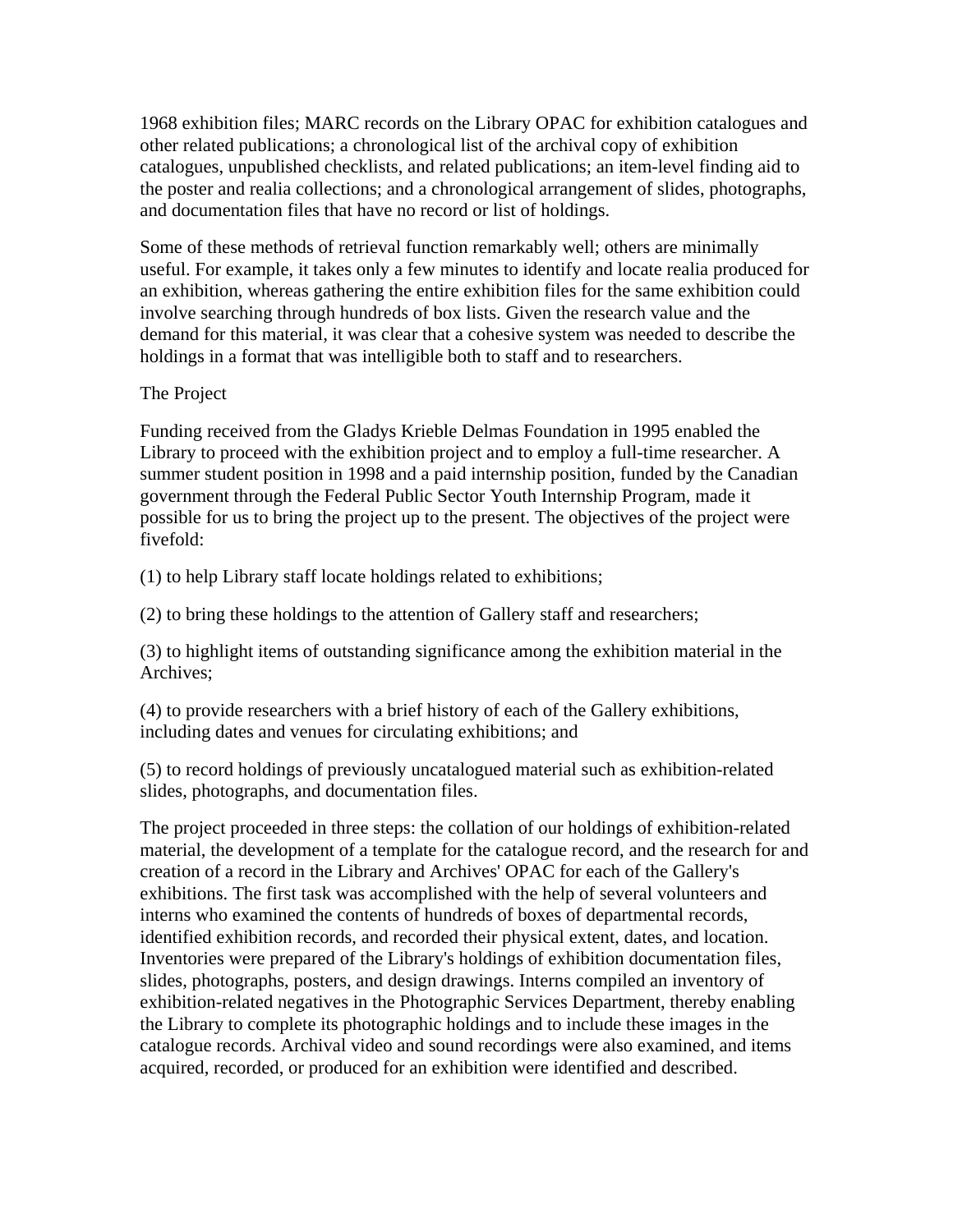A template for the catalogue record was created after examining the finding aids created by other museums, consulting with colleagues, and experiencing a few trials and errors.(3) In the spring of 1996 we completed the template and coordinated the unique requirements of the catalogue records with the Library and Archives' standard practice and policies.(4)

The third step of the project was carried out by Archives Assistants, who created a record for each exhibition, composed notes when necessary, and provided the required subject and form genre headings. The Archives Assistants compiled the holdings for each exhibition from inventories and other finding aids, verified holdings when necessary, and standardized the information. Volunteers helped with this stage of the project by verifying the list of travelling exhibitions and by entering the records in the OPAC.

#### The Records

Figures 1 and 2 illustrate examples of the catalogue records and the use of MARC fields. Each record contains a call number in the 090 field, which was established by assigning a sequential number to each National Gallery of Canada exhibition. A standard main entry consisting of the "National Gallery of Canada" is entered in the 110 field with a corresponding entry of "Musée des beaux-arts du Canada" in the 710 field. The 110 and 710 field entries indicate that the National Gallery of Canada showed and/or circulated the exhibition.

The title of the exhibition, including variations of the title and parallel titles, is provided in the 245 and 246 fields, respectively. The 245 field also features the general material designation "exhibition records," which enables exhibition records to be differentiated from exhibition catalogues and related publications on the public display screen of the Library's OPAC.(5) The date range of the exhibition-related holdings is given in the 260 field.

A brief description of the physical extent of the holdings is entered in the 300 field, with a more detailed description provided in the 520 field under five general media headings: textual records, graphic material, moving images, sound recordings, and artifacts. Wherever records relating to a specific exhibition have not yet been located, a record is created for the exhibition, supplying the information that is known. In addition, the following standard note is added in the 520 field: "To date, no records relating to this exhibition have been located."

A variety of 5XX notes are used, when applicable, to indicate information deemed significant in relation to a specific exhibition. For example, the 5XX field may contain information regarding lenders to the exhibition, regarding the contents of the exhibition in terms of the number of works or media, and indicating whether the exhibition consisted entirely of works from the Gallery's permanent collection. The 506 field contains a note that makes users aware of the legislation governing access and restrictions to Gallery records. Information about the organizers of the exhibition is supplied in the 508 field. Each catalogue record features a 518 field in which are entered the dates the Gallery showed the exhibition and/or the dates and venues of exhibitions circulated by the Gallery.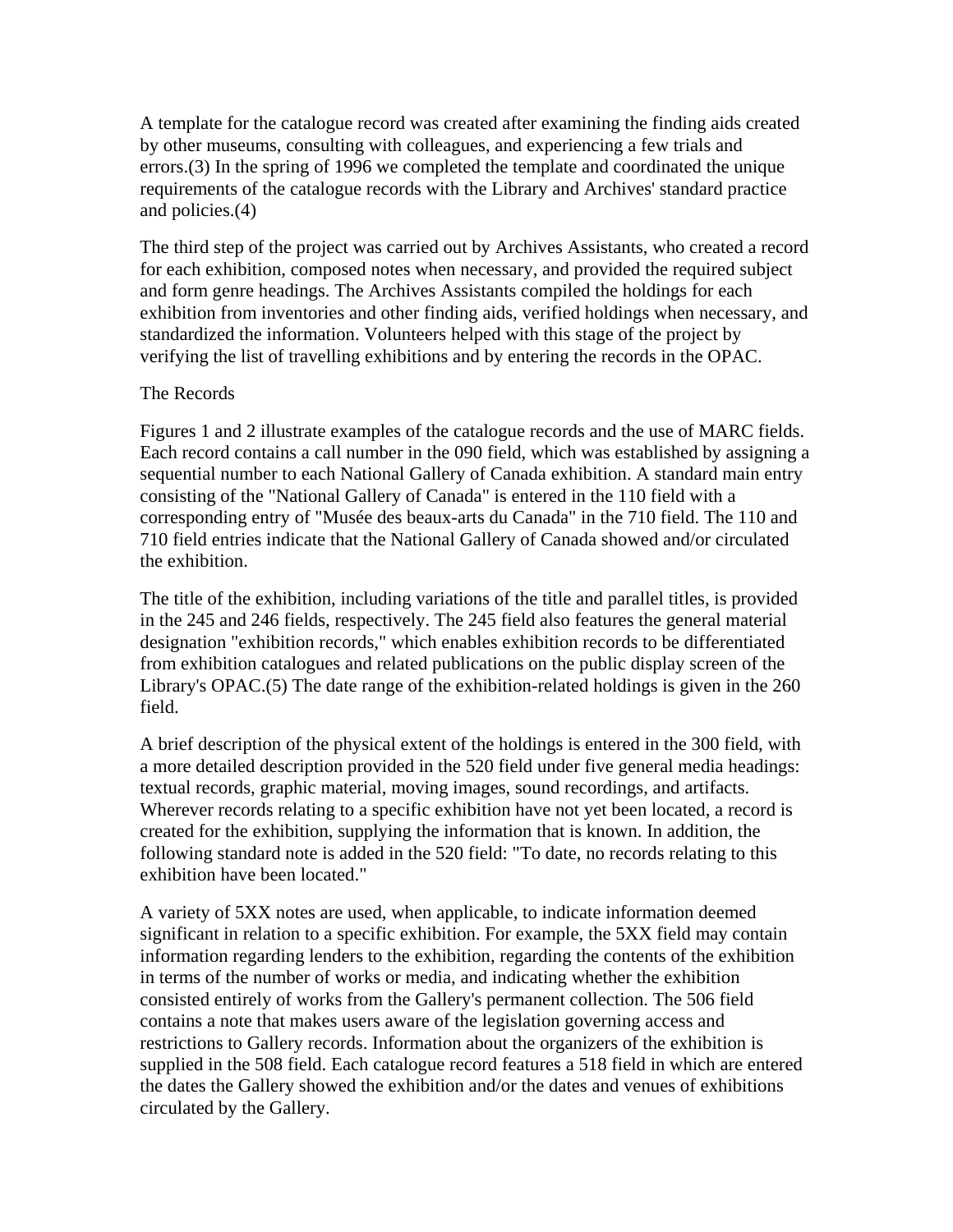The Library and Archives' practice of assigning bilingual topical subject headings has been followed in the 650 fields of the catalogue records. Bilingual subdivisions are also given to personal and corporate subject headings in fields 600 and 610, respectively. When an exhibition consists of works by three or fewer Canadian artists, we add a bilingual personal name subject heading for each artist in field 600. Field 655 contains Art and Architecture Thesaurus form genre headings. The institution address is traced in the 852 field of the exhibition record.

#### The Future

Now that records have been created for all past exhibitions, new records will be added to the finding aid soon after the exhibition has opened and material related to the exhibition makes its way to the Library and Archives. These early records will include basic information about the exhibition, the title of the show, opening date, the exhibition organizers, together with our first holdings, most likely the documentation file for the exhibition. As the Library and Archives receive new material the records will be updated.

In the last few years we have noticed an increased interest by researchers in the exhibition histories of artists, and we are often asked for a list of the Gallery's exhibitions that featured the work of a particular artist. As a result, we have been examining the possibility of expanding the project to include an index of the artists that were shown in each of our exhibitions.

#### Conclusion

The Library and Archives has benefited from the project in several ways. Most importantly, information about each of the Gallery's exhibitions is more easily accessible and records and other documentation related to exhibitions is now much easier to identify and locate. Additional access to these records will soon be provided to institutions and individuals with access to the Internet when the Library and Archives catalogue is made available on the Gallery's website . The increased visibility of the material has already led to its increased use. This in turn has enabled the Library and Archives to benefit from the knowledge and research of scholars who are providing additional information regarding the exhibitions, thereby allowing staff to improve the cataloguing records. In addition, researchers are alerted to possible restrictions in access to archival records early in their research through a note in the catalogue records that specifies the legislation that governs access to the Gallery's records.

As a result of the project the chronological list of the Gallery's exhibitions and the list of travelling exhibitions, which includes the dates and venues for exhibitions that were circulated by the Gallery, have been updated and will soon be available on the Gallery's website. Inventories of slides, photographs, documentation files, and design drawings related to Gallery exhibitions, and previously unrecorded, have been prepared. The project has also provided the Library and Archives with an opportunity to improve the authority work and cataloguing for publications related to exhibitions by putting in place cataloguing procedures that will allow easy processing of this material in the future. Efforts in collection development have been improved by identifying future acquisitions that would enhance the Library and Archives' holdings. In addition, a rather daunting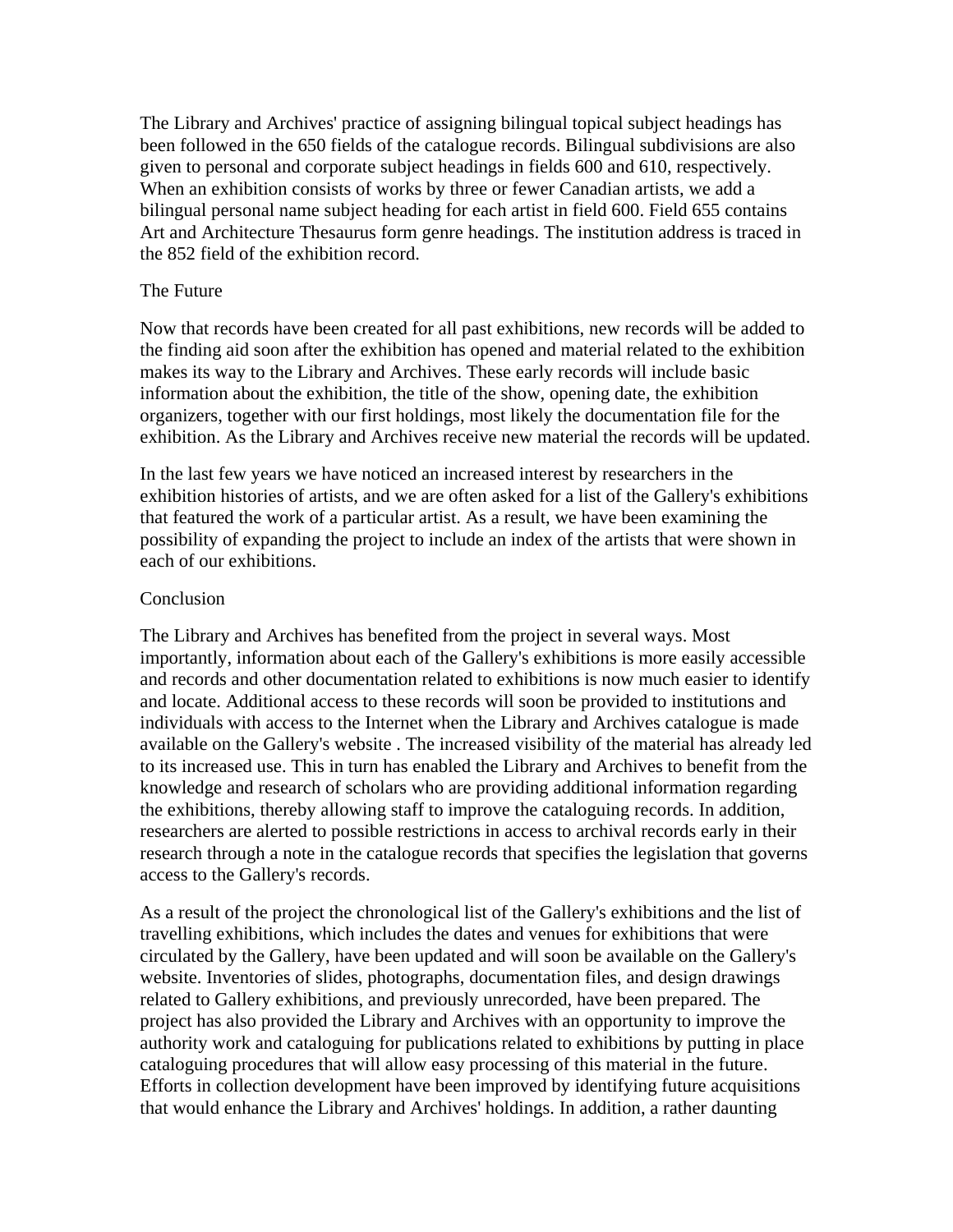number of publications related to exhibitions have been located and will be added to the Library's existing collection. It has also helped to identify preservation needs and concerns.

The project has also received some attention outside the Gallery. The Coalition for the Computer Interchange of Museum Information (CIMI) included the project in their Integrated Information Management Case Study Project. CIMI's Project examined the management of information within the Gallery, the use of data standards, the reusability of data, and the potential for the use of distributed data for external projects. The Research Libraries Group Art and Architecture Group Steering Committee has also examined the project as part of their inquiry into the feasibility of creating a shared database of exhibition histories. The Steering Committee envisions that the database might contain the following searchable information: exhibition title, exhibition start and end dates, venues, related publication information, artists associated with an exhibition, objects included in an exhibition, and links to institutions. From its modest beginnings, the exhibition history project has evolved into a significant research tool.

FIGURE 1

B10993228 Created:11-12-95

LANG:eng COUNTRY:onc LOCATION:w SKIP:0 COP:1 BIB LVL:c SUP:-

FORM:p CAT DA:11-12-95

090 0 EX 0309

040 CaOONG|beng|cCaOONG

043 n-cn-on

008 981009m19391944

001 000000

110 2 National Gallery of Canada.

245 10 Exhibition of Canadian art, New York World's Fair, 1939 [exhibition records].

260 |c1939-1944.

300 14.5 cm of textual records

300 32 photographs

518 Shown at the New York World's Fair, New York, N.Y., Sept. 18-Oct. 31,1939; National Gallery of Canada, Jan. 3-Feb. 5, 1940; Winnipeg Art Gallery, Winnipeg, Man., May 1-27, 1940; Vancouver Art Gallery, Vancouver, B.C., June 11-30, 1940; Art Association of Montreal, Montréal, Québec, Oct. 31-Nov. 17, 1940.

500 See also EX 0316.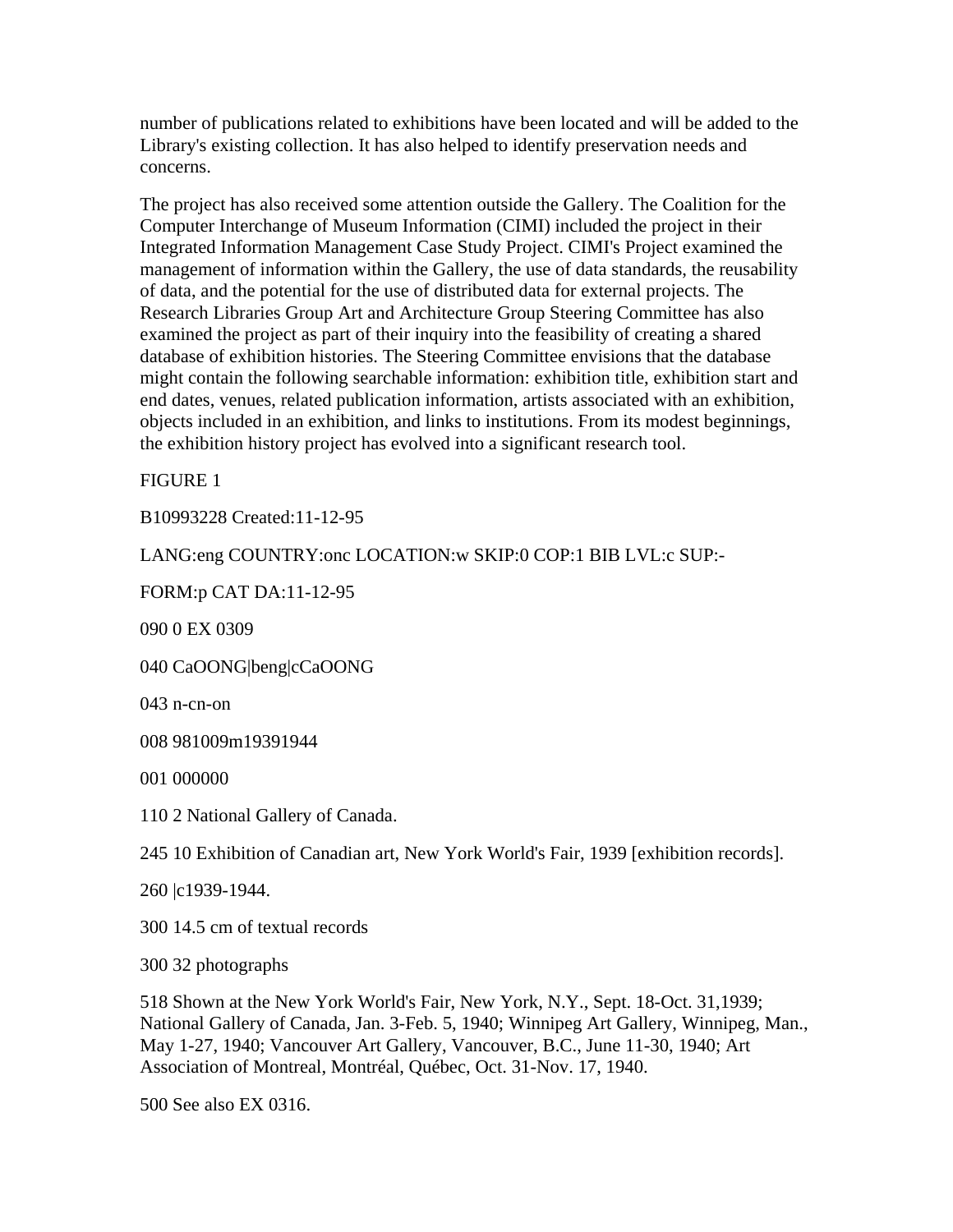508 Works in this exhibition were selected by the Canadian Society of Graphic Art.

508 Exhibition arranged by the National Gallery of Canada in co-operation with the Canadian Society of Graphic Art.

506 National Gallery of Canada records are subject to the Access to Information Act and the Privacy Act. Researchers must make an appointment with the Archivist in order to consult these records. = Il est possible de consulter les dossiers du Musée des beaux-arts du Canada selon les dispositions de la Loi sur l'Accès à l'information et de la Loi sur la Protection des renseignements personnels. Les chercheurs intéressés doivent prendre rendez-vous avec l'archiviste du Musée.

520 TEXTUAL RECORDS: eight (8) exhibition file folders, two (2) folders contain annotated exhibition catalogues, one (1) folder contains the General Plan (map) of the Fair site; one (1) clippings file folder; one (1) archival copy of the exhibition catalogue entitled Exhibition of Canadian art, New York World's Fair, 1939. [NGC, 1939] 18 p.

520 GRAPHIC MATERIAL: thirty-two (32) b&w photographs comprised of fourteen (14) views of the Canadian Pavilion (interior and exterior views), and eighteen (18) installation views of the exhibition at the National Gallery of Canada, Ottawa, Ont.

610 20 Canadian Society of Graphic Art|vExhibitions.

610 26 Canadian Society of Graphic Art|vExpositions

- 610 20 National Gallery of Canada|vExhibitions|n0309.
- 610 26 Musée des beaux-arts du Canada|vExpositions|n0309.
- 650 0 Graphic arts|zCanada|y20th century|vExhibitions.
- 650 6 Arts graphiques|zCanada|y20e siècle|vExpositions.
- 655 7 Exhibition records.|2aat
- 655 7 Files.|2aat
- 655 7 Clippings files.|2aat
- 655 7 Exhibition catalogues.|2aat
- 655 7 Photographs.|2aat
- 710 2 Musée des beaux-arts du Canada.
- 710 2 Canadian Society of Graphic Art.
- 711 2 New York World's Fair,|d1939-1940.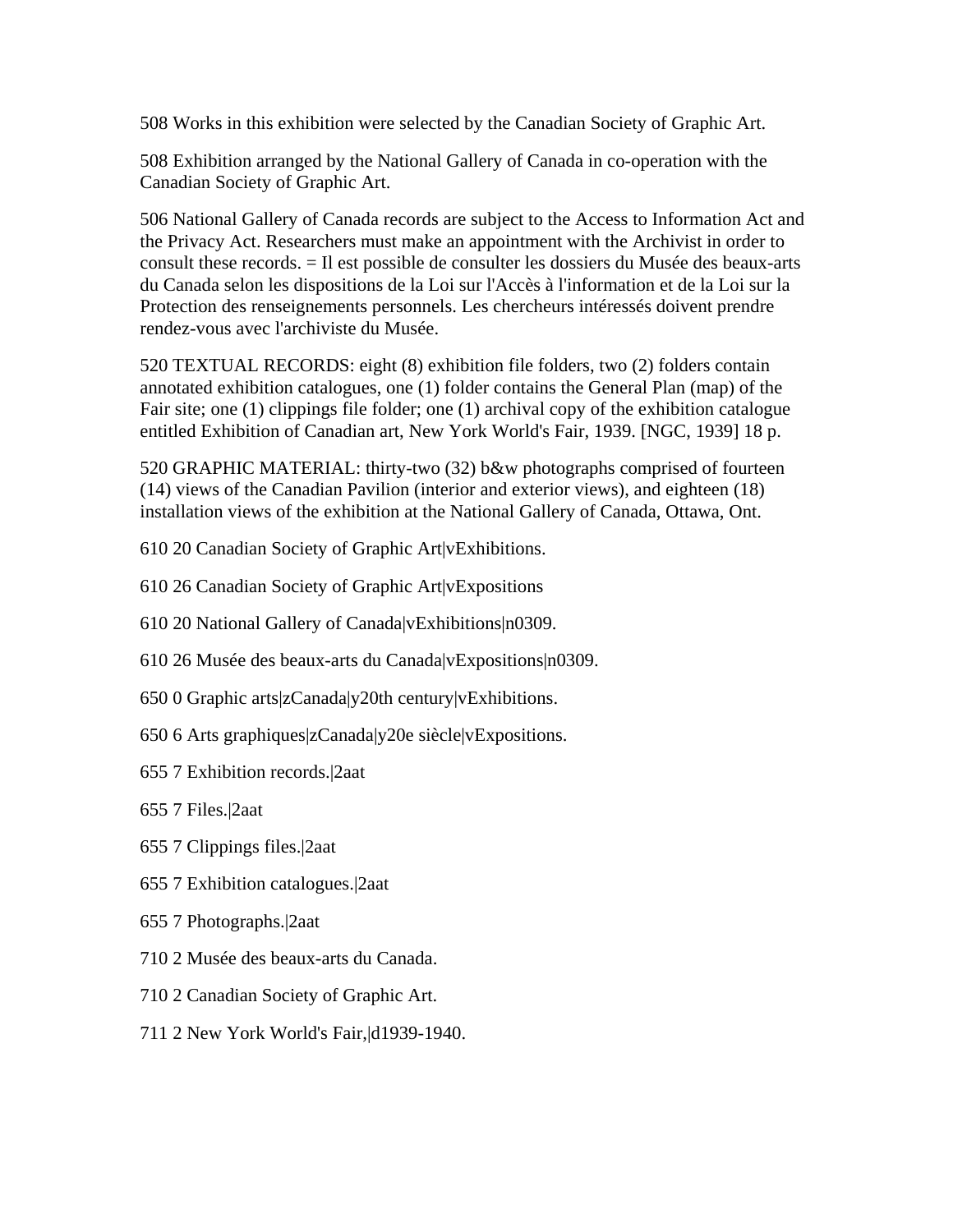852 National Gallery of Canada.|bResearch Library and Archives. Special Collections.|eOttawa, Canada. = Musée des beaux-arts du Canada. |bBibliotheque de recherche et archives. Collections spéciales.|eOttawa, Canada.

FIGURE 2

B11067202 Created:11-12-95

LANG:eng COUNTRY:onc LOCATION:w SKIP:0 COP:1 BIB LVL:c SUP:-

FORM:p CAT DA:24-09-96

090 0 EX 0703

040 CaOONG|beng|cCaOONG

043 n-cn-on

008 981009

001 000000

110 2 National Gallery of Canada.

245 10 Design to meet human needs [exhibition records].

518 Shown at the Mackenzie Gallery, Regina College, Regina, Sask., Apr.,1954; MacDonald Institute, Guelph, Ont., Jan.-Feb. 1955.

500 Exhibition comprised of photographic reproductions.

508 Exhibition organized by the Design Centre, Ottawa, Ont.

508 Exhibition circulated by the National Gallery of Canada.

520 RECORDS: To date, no records relating to this exhibition have been located.

610 20 National Gallery of Canada|xExhibitions|n0703.

610 26 Musée des beaux-arts du Canada|xExpositions|n0703.

650 0 Design, Industrial|y20th century|xExhibitions.

650 6 Design|y20e siècle|xExpositions.

710 20 Musée des beaux-arts du Canada.

710 20 National Industrial Design Council (Canada).

852 National Gallery of Canada.|bResearch Library and Archives. Special Collections.|eOttawa, Canada. = Musée des beaux-arts du Canada. |bBibliotheque de recherche et archives. Collections spéciales.|eOttawa, Canada.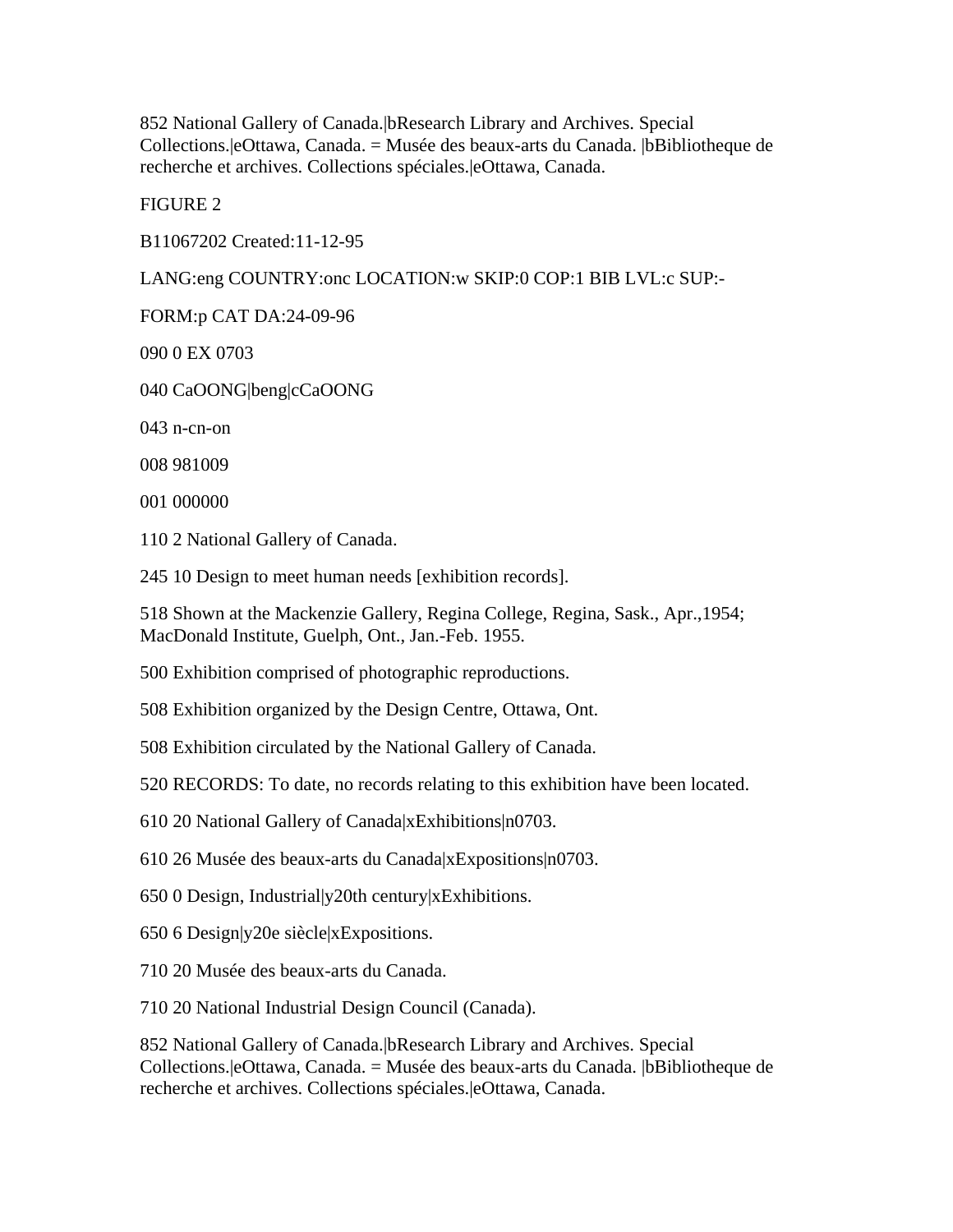### Cyndie Campbell

National Gallery of Canada Library and Archives

(1). This article updates a paper that was presented at the 1998 annual conference of the Art Libraries Society of North America and an edited version of the paper entitled "Keeping It All Together: National Gallery of Canada Exhibition Records and Other Exhibition-Related Material", co-authored with Heather Webb and Jo Beglo, and published in Art Documentation 17, no. 2 (1998), pp.46-50.

(2). Canadian Centre for the Visual Arts, Library and archives collection development policy. (Ottawa: The Gallery, 1996), pp. 10-11. Further information regarding the mandate of the National Gallery of Canada Library & Archives can be found in National Gallery of Canada, Canadian Centre for Visual Arts Policy. (Ottawa: The Gallery, 1991) and National Gallery of Canada, National Gallery of Canada Research Policy. (Ottawa: The Gallery, 1993).

(3). Many thanks to Sherman Clarke, Bobst Library, New York University Libraries, and Judy Silverman, Canadian Centre for Architecture Library, who answered our many questions regarding cataloguing practice and who were very supportive of our efforts.

(4). This task was accomplished with the arrival of Nancy Sprules to head Special Projects in the Library and Archives. Nancy helped identify the appropriate MARC field for the information we wanted to include in the catalogue record, standardized that information, and ensured that the records conformed to the Library and Archives' cataloguing standards and practice.

(5). We have taken the liberty of creating general material designations when those listed in AACR2Rev do not cover the material we are cataloguing.

MUSEUM ARCHIVIST is issued twice a year by the Museum Archives Section of SAA.

News items, letters to the editor, & comments from the archives community are welcome.

Next deadline: December 15, 2000

Send submissions to Paula Stewart

Chair

Ann Marie Przybyla, Cleveland Museum of Art, 11150 East Blvd, Cleveland, OH 44106; 216-421-7340; e-mail: przybyla@cma-oh.org

Vice Chair/Chair Elect

Sarah Demb, Peabody Museum of Archaeology & Ethnology, Harvard University, 11 Divinity Ave, Cambridge, MA 02138; 617-496-2994; fax 617-495-7535; e-mail:

Recording Secretary

Laura Graedel, Museum of Science and Industry,  $57<sup>th</sup>$  St and Lake Shore Dr, Chicago, IL 60637-2093; 773-684-9844; fax: 773-684-0026; e-mail: laura.graedel@msichicago.org

Editor